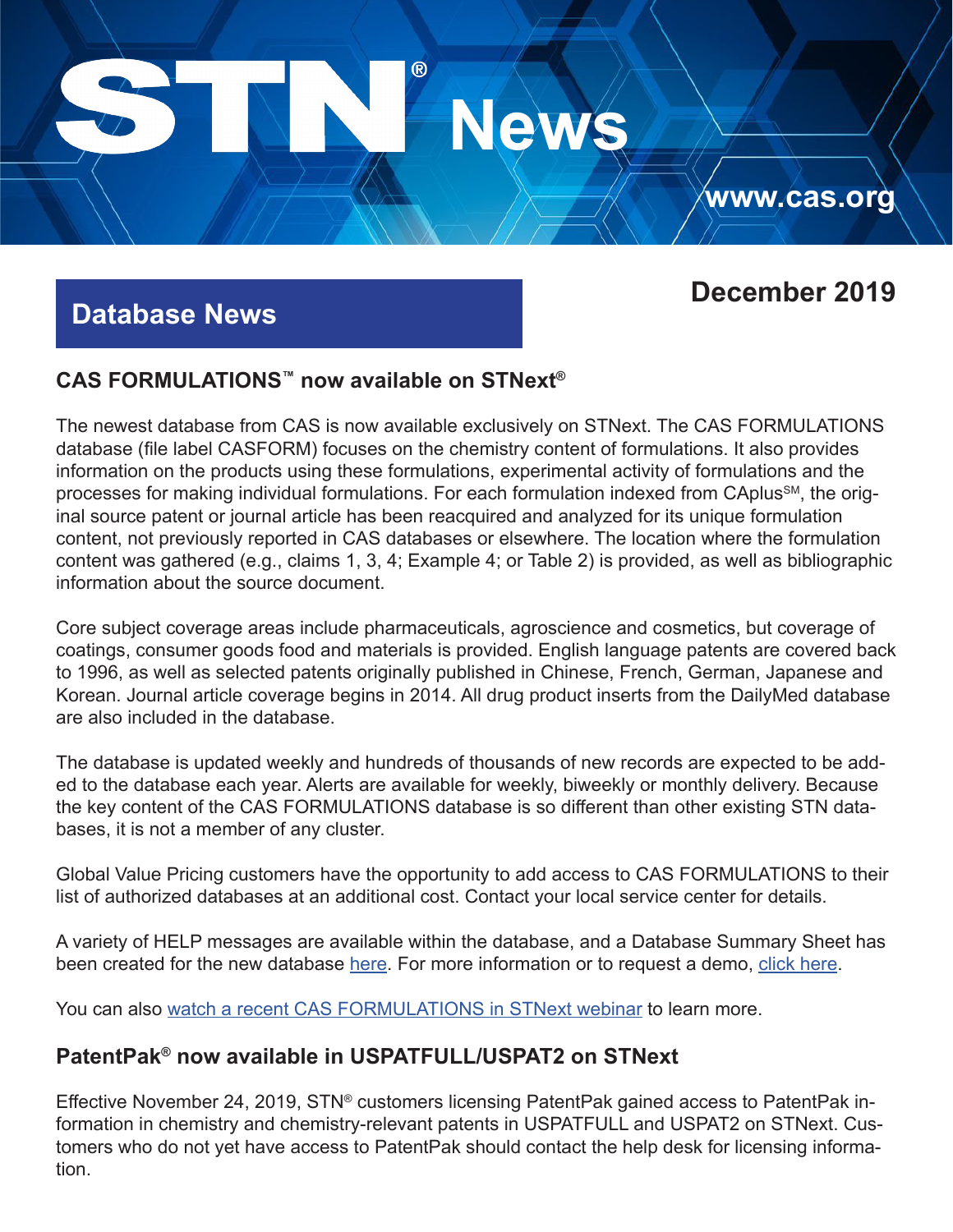PatentPak is an integrated workflow solution designed to radically reduce time spent acquiring and searching through full-text patents to find vital chemistry insights. The addition of PatentPak into US-PATFULL and USPAT2 makes the process of locating chemical information within US patents more efficient. The new PatentPak information includes PatentPak links and the PPAK (PatentPak location) field.

Up to three links appear at the top of each PatentPak-enhanced record: PatentPak PDF (provides the original clean PDF), PatentPak PDF+ (the PDF supplemented by a table with the chemistry indexed from the patent), and PatentPak Interactive (an interactive version of the patent full-text that highlights the specific location where each indexed substance is discussed). Note that the popular STD and BIB display formats are among the formats enhanced with PatentPak links.

The new PPAK field in relevant USPATFULL and USPAT2 records provides the CAS Registry Numbers®, page reference, and as available, chemical name for each substance indexed in CAplus for that patent. The following existing display formats have been updated to include the new PPAK field:

- ALL/IALL
- MAX/IMAX

In addition, the following new display formats provide both PatentPak links and the PPAK field:

- SPP (the STD format enhanced with the new PPAK field and PatentPak links)
- ISPP (the SPP format with text labels)

## **CAplus Now Provides Non-Conventional Patent Families for Chinese Dual Filings**

The Chinese patent system allows for parallel filing of a patent application and a utility model on the same day. This allows companies to get rapid protection with the utility model application for their invention, and stronger patent protection later when the patent application grants.

Retroactive to filings on September 3, 2019 and later, non-conventional patent families for Chinese dual filings are available in CAplus, linking together the utility model and the application for the same invention, increasing the efficiency of patent analysis.

# **German Patent Full Text Database DEFULL enhanced**

The patent full text database DEFULL for patent applications from Germany has been reloaded and enhanced. Full text is now available for the complete file since the earliest publication year of 1877.

New features are:

- Key Terms (field KT) to support efficient full text searching and results evaluation
- Numeric Property Search
- Standardized and normalized patent assignee names

• CPC Combination Sets (special indexing assigned by patent examiners to link major features of an invention), and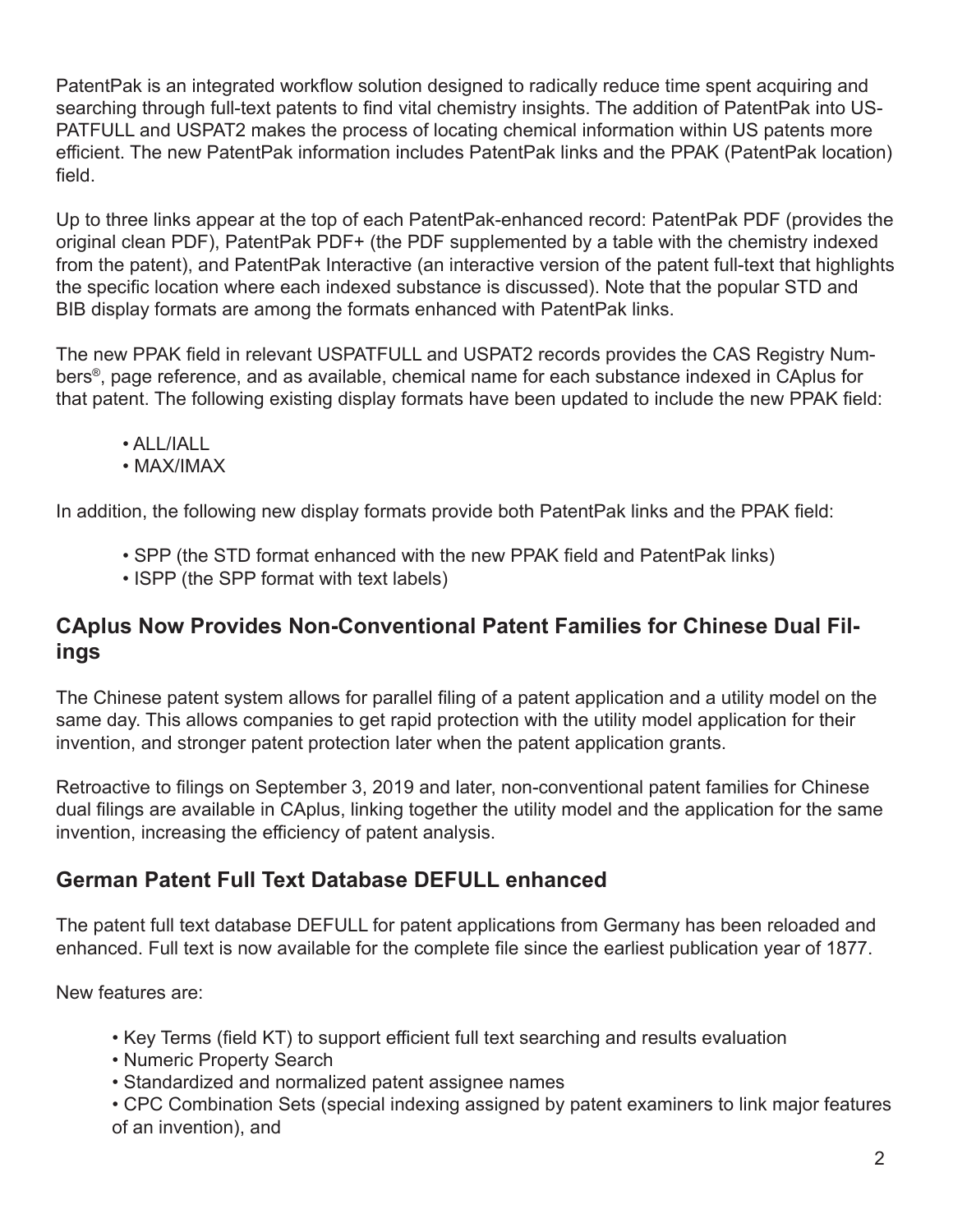• New update date UPTX for updated full text

Also, bibliographic information has been augmented with related application information, and original patent, application, and priority numbers.

More details are available with HELP KEY, HELP NPS, HELP CPC, and HELP PAN in the database.

The [Database Summary Sheet for DEFULL](https://www.cas.org/sites/default/files/documents/defull1119.pdf) has been updated to reflect these changes.

#### **INPADOC Enhanced with More Current and Complete Japanese Legal Status Information**

Since INPADOC update week 2019/41, the Japanese Patent Office (JPO) has accelerated provision of legal status events by two weeks. New legal event data is now available within two weeks after publication (Gazette date in field /LSD). Additionally, the completeness for all JP legal event codes has increased considerably. Since update week 2019/41 the legal status of about 280,000 JP applications with a Gazette date before 2019 have been updated.

## **Top Reasons Experienced STN Searchers are Switching to STNext:**

Take advantage of STN enhancements the moment they are available without the need to install any software updates or plug-ins. New features and improvements are added monthly!

- Access new fields and data elements in key databases
- Take advantage of increased search power with up to 100 million iterations for structure and reaction searches
- Use the Query Summary file to document your search
- Access to the CAS FORMULATIONS database\*

Leverage your existing skills using the STN command line interface. The same search language that you appreciate in STN Express or STN on the Web is also available in STNext.

#### **The majority of STN usage now happens on STNext. [Login to STNext](https://www.stn.org/) with your standard STN credentials at [www.stn.org](https://www.stn.org/) and see for yourself.**

*\*Additional cost for access*